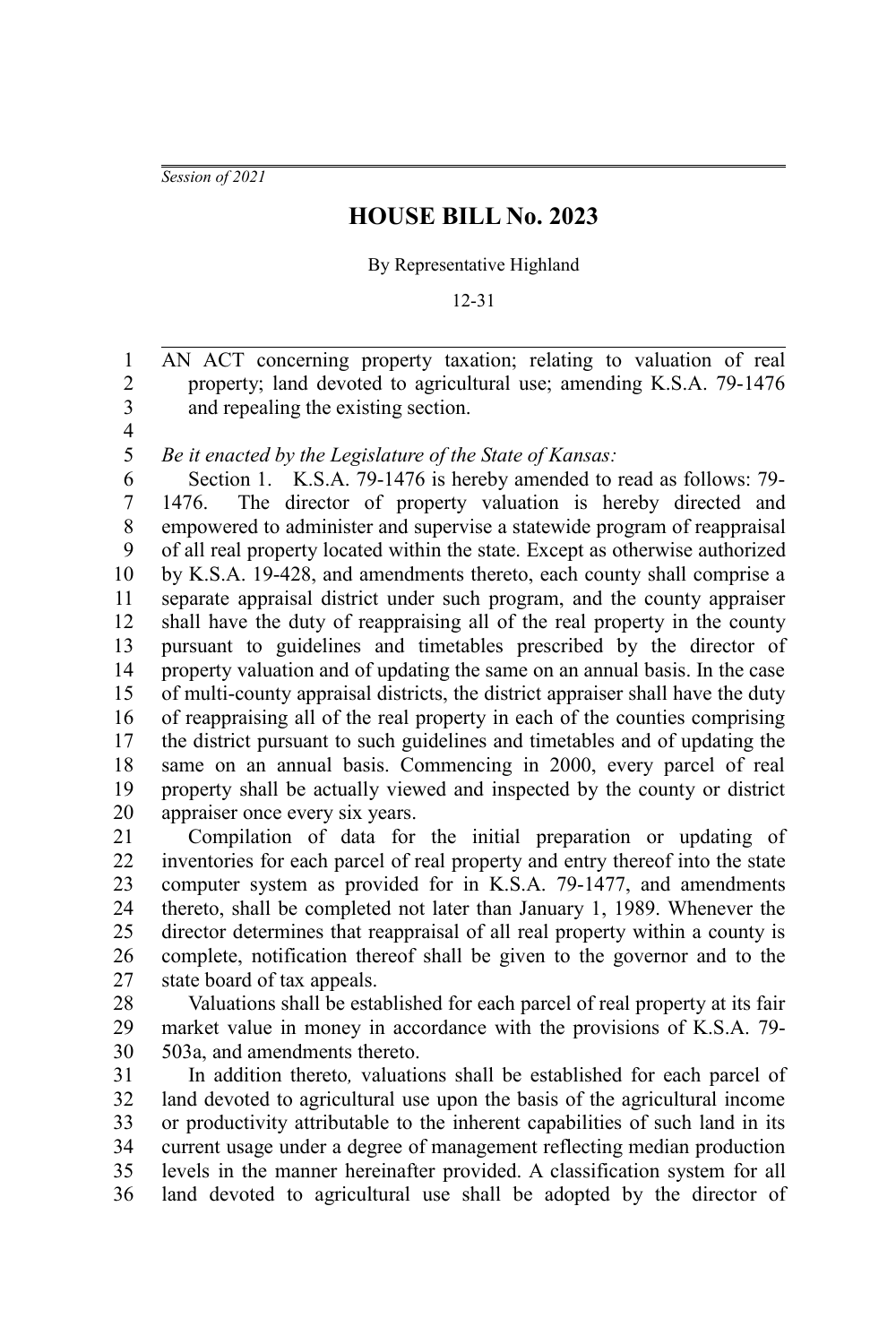property valuation using criteria established by the United States department of agriculture soil *natural resources* conservation service. For all taxable years commencing after December 31, 1989, all land devoted to agricultural use which *that* is subject to the federal conservation reserve program shall be classified as cultivated dry land for the purpose of valuation for property tax purposes pursuant to this section. For all taxable years commencing after December 31, 1999, all land devoted to agricultural use which *that* is subject to the federal wetlands reserve program shall be classified as native grassland for the purpose of valuation for property tax purposes pursuant to this section. Productivity of land devoted to agricultural use shall be determined for all land classes within each county or homogeneous region based on an average of the eight calendar years immediately preceding the calendar year which *that*

immediately precedes the year of valuation, at a degree of management reflecting median production levels. The director of property valuation shall determine median production levels based on information available from state and federal crop and livestock reporting services, the soil*natural resources* conservation service, and any other sources of data that the director considers appropriate. 14 15 16 17 18 19

The share of net income from land in the various land classes within each county or homogeneous region-which *that* is normally received by the landlord shall be used as the basis for determining agricultural income for all land devoted to agricultural use except pasture or rangeland. The net income normally received by the landlord from such land shall be determined by deducting expenses normally incurred by the landlord from the share of the gross income normally received by the landlord. The net rental income normally received by the landlord from pasture or rangeland within each county or homogeneous region shall be used as the basis for determining agricultural income from such land. The net rental income from pasture and rangeland which *that* is normally received by the landlord shall be determined by deducting expenses normally incurred from the gross income normally received by the landlord. Commodity prices, crop yields and pasture and rangeland rental rates and expenses shall be based on an average of the eight calendar years immediately preceding the calendar year which *that* immediately precedes the year of valuation. Net income for every land class within each county or homogeneous region shall be capitalized at a rate determined to be the sum of the contract rate of interest on new federal land bank loans in Kansas on July 1 of each year averaged over a five-year period which *that* includes the five years immediately preceding the calendar year which *that* immediately precedes the year of valuation, plus a percentage not less than 0.75% nor more than 2.75%, as determined by the director of property valuation, except that the capitalization rate calculated for property tax 20 21 22 23 24 25 26 27 28 29 30 31 32 33 34 35 36 37 38 39 40 41 42 43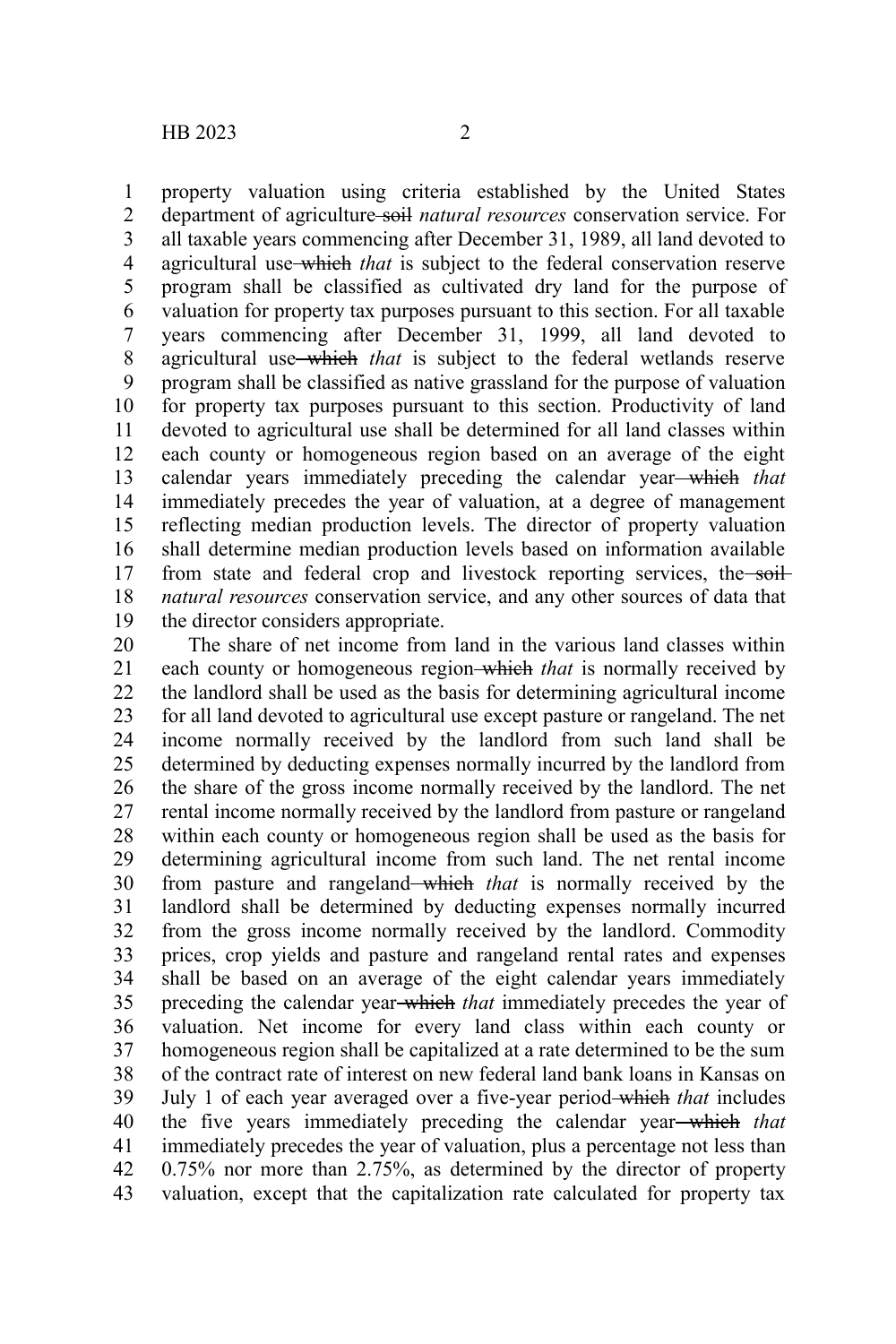year 2003, and all such years thereafter, shall not be less than 11% nor more than 12%. 1 2

*For all taxable years commencing after December 31, 2022, commodity prices, crop yields and crop mix for each calendar year shall be based only on data of such calendar year. Accordingly, for all taxable years commencing after December 31, 2022, the director of property valuation shall not use the methodology commonly referred to as the method of moving averages that calculates multi-year averages for commodity prices, crop yields and crop mix for each calendar year. The director shall continue to use the average of eight calendar years of landlord net income for purposes of valuation as provided in this section.* 3 4 5 6 7 8 9 10 11

Based on the foregoing procedures*,* the director of property valuation shall make an annual determination of the value of land within each of the various classes of land devoted to agricultural use within each county or homogeneous region and furnish the same to the several county appraisers who shall classify such land according to its current usage and apply the value applicable to such class of land according to the valuation schedules prepared and adopted by the director of property valuation under the provisions of this section. 12 13 14 15 16 17 18 19

It is the intent of the legislature that appraisal judgment and appraisal standards be followed and incorporated throughout the process of data collection and analysis and establishment of values pursuant to this section. 20 21 22 23

For the purpose of the foregoing provisions of this section*,* the phrase "land devoted to agricultural use" shall mean and include land, regardless of whether it is located in the unincorporated area of the county or within the corporate limits of a city, which *that* is devoted to the production of plants, animals or horticultural products, including, but not limited to: Forages; grains and feed crops; dairy animals and dairy products; poultry and poultry products; beef cattle, sheep, swine and horses; bees and apiary products; trees and forest products; fruits, nuts and berries; vegetables; nursery, floral, ornamental and greenhouse products. Land devoted to agricultural use shall include land established as a controlled shooting area pursuant to K.S.A. 32-943, and amendments thereto, which shall be deemed to be land devoted to agricultural use. If a parcel has land devoted to agricultural purposes and land used for suburban residential acreages, rural home sites or farm home sites, the county appraiser shall determine the amount of the parcel used for agricultural purposes and value and assess it accordingly as land devoted to agricultural purposes. The county appraiser shall then determine the amount of the remaining land used for such other purposes and value and assess that land according to its use. 24 25 26 27 28 29 30 31 32 33 34 35 36 37 38 39 40 41

The term "expenses" shall mean those expenses typically incurred in producing the plants, animals and horticultural products described above 42 43